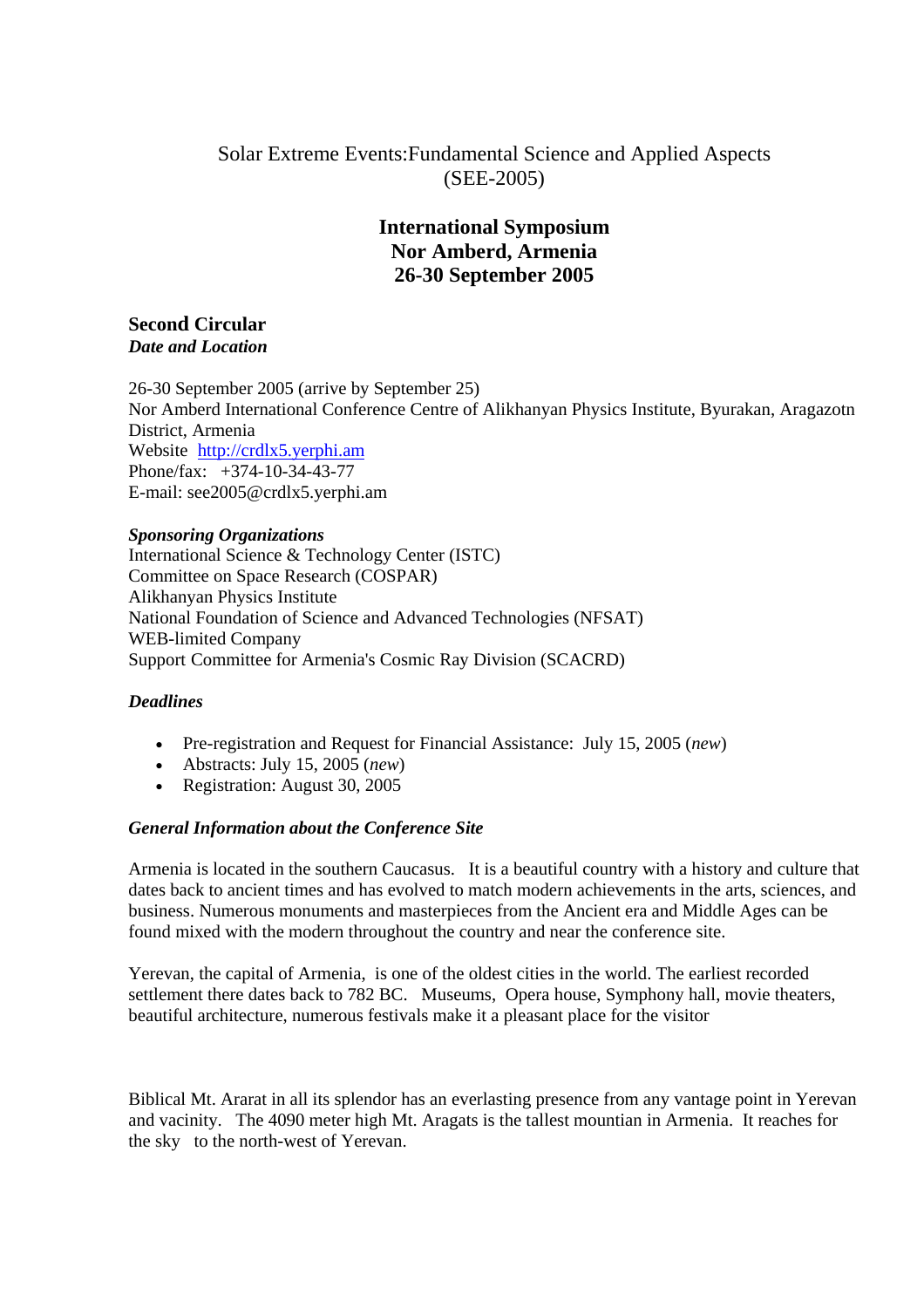The high altitude plateau of Mt. Aragats and also its lower slopes have become the site of several scientific research centers since the 1940-ies. One of these centers is the Cosmic Ray Division of the Alikhanyan Physics Institute, with research centers at two locations - Aragats at 3200 m, and Nor Amberd at 2000 m above sea level. The Nor Amberd International Conference Centre is in a lovely spot, just below the tree line.

The end of September is the best season in Armenia with the average air temperature of 20C in Yerevan and 15C at Nor Ambert.

## *Scientific Rationale*

Investigation of the Solar Extreme Events (SEE) is important for several reasons:

- It provides us with unique information about violent processes in the solar corona, including the mechanisms of particle acceleration and Coronal Mass Ejection (CME);
- The study of the propagation of huge amounts of solar plasma in the interplanetary space can shed light on the interactions with the Interplanetary Magnetic Field (IMF) and ambient population of the Galactic Cosmic Rays (GCR);
- Interplanetary shocks and CMEs, along with solar particle and electromagnetic emissions trigger various dynamic processes in the Earth's magnetosphere, causing global geo-effective effects, including e.g. geomagnetic storms, heating of the upper atmosphere, changing of the electrodynamic properties of the ionosphere, and creation of the geomagnetically induced surface currents. All these constitute conditions of Space Weather (SW), changing dramatically with SEE development.
- Space Weather can influence the performance and reliability of space-borne and groundbased technology systems and can endanger human health and life. It is of major importance to establish accurate methods for monitoring and forecasting the strength of SW disturbances and to identify the mechanisms of the various SW effects.

The solar extreme events of October-November, 2003, known as the Halloween events have provided us with rich information to study and better understand space weather. The Moscow symposium SEE-2004 (Moscow, July 2004) focused on comprehensive discussions of solar/heliospheric and magnetospheric aspects of these events. The data obtained onboard numerous satellites and from ground-based observatories were presented, discussed and interpreted both from experimental and theoretical points of view. The COSPAR congress (Paris, July, 2004) and the European Cosmic Ray Symposium (Florence, September, 2004) also demonstrated a large interest and the continuing activity of the community to understand in detail the 2003 Halloween events. New attempts to develop analysis techniques to incorporate data from space-born and surface instruments open new perspectives in the understanding and forecasting of the consequences of SEEs.

In 2004 several extreme events from the end of July to mid November provided us with new examples of the severe Geospace Storms and Forbush decreases. Analysis of these events is under way and will provide extremely interesting basis for the understanding of SEE's and their effects.

# *The Aim of SEE-05 is Twofold:*

 1) Provide a wide forum for discussion of recent Solar Extreme Events and their impact on technological systems and human environment, and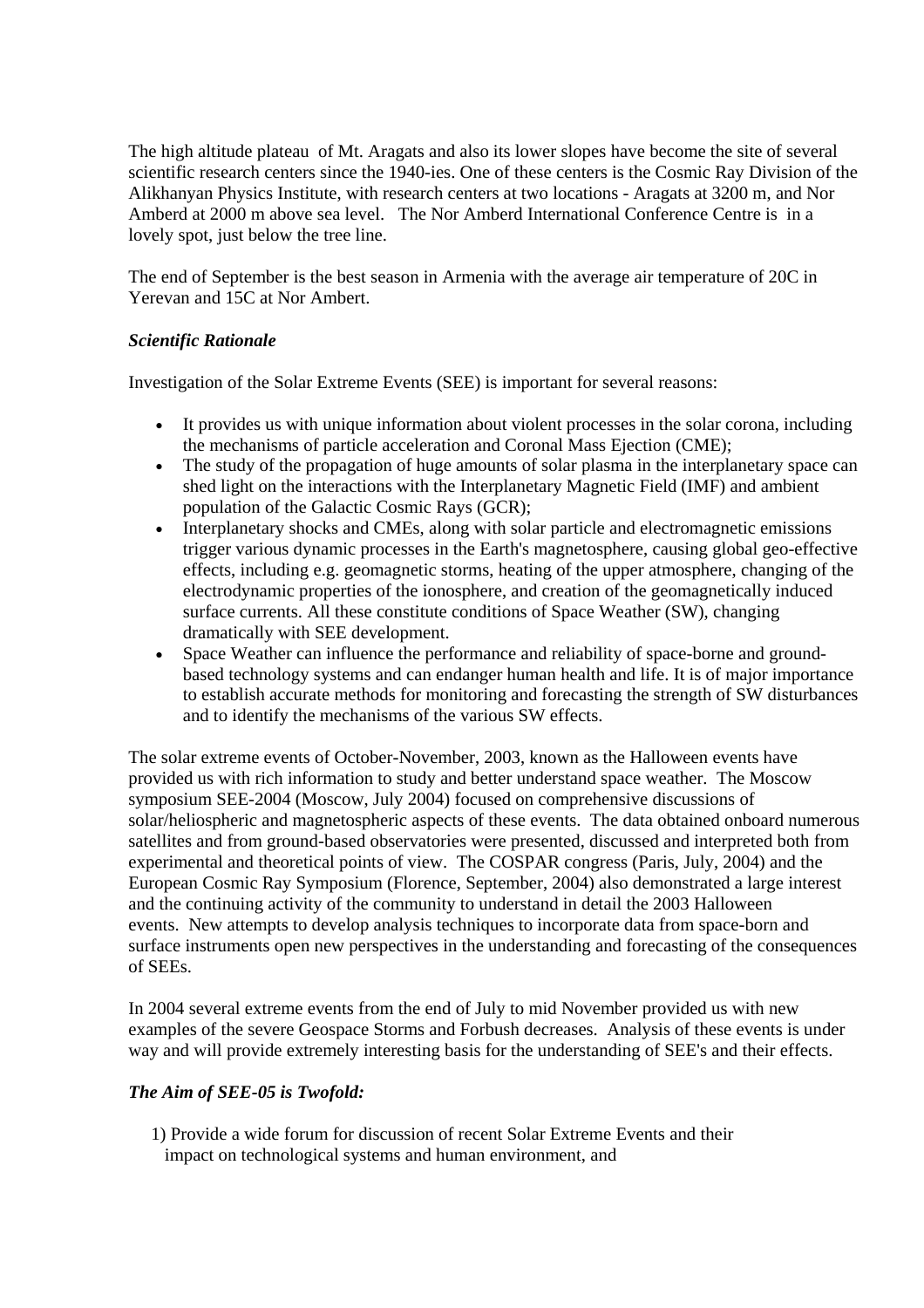2) Discuss directions for future research, and to promote co-operation between groups with different research interests from different countries.

#### *The Following Topics will be Covered in SEE-05:*

- Energetic processes on the Sun during the extreme events
- Propagation of the solar energetic particles and Interplanetary CMEs
- Magnetospheric response to the solar extreme events
- Methodologies of forecasting of Space Weather conditions
- Effects of Space Weather on technology infrastructure and human environment

#### *List of Invited Speakers:*

#### *Energetic processes on the Sun during the extreme events*

**Allan Tylka\***, Naval Research Laboratory, USA - "SEP particles: new data from WIND and ACE"

**Igor Veselovsky**, Moscow State University, Russia - "Energy and mass transports during extreme events on the Sun and in the heliosphere"

**Vahe Petrossian**, Stanford Univeristy, USA - "Particle Acceleration in Solar Flares"

**John W. Bieber,** Bartol Univeristy, USA - " Relativistic Solar Neutrons and Protons on 28 October 2003"

**Yasushi Muraki**, Kioto University, Japan - "High Energy Solar Neutrons and Protons detected in October 28, 2003"

**Riho Nymmik**, Moscow State University, Russia - "Long-term prediction of ♦ solar extreme events basing on the general regularities of energetic particle generation by the Sun"

**Galina Bazilevskaya**, Lebedev Physics Institute, Russia - "Energy spectrum of solar cosmic rays"

*Magnetospheric response to the solar extreme events*

**Erwin Flueckiger**, Physikalisches Institut, University of Bern, Switzerland - "Extreme Events and Super Storms"

**Michail Panasyuk**, Moscow State University, Russia **-** "The Radiation Storms in Near Cosmos"

**Leonid Lazutin**, Moscow State University, Russia - "On the storm-substorm relation problem"

**Karel Kudela**, Institute of Experimental Physics, Slovakia - "Low Energy Cosmic Rays and the Disturbed Magnetosphere"

**Yuri Stozhkov**, Lebedev Physics Institute, Russia - "Cosmic Rays and the Processes in the Atmosphere"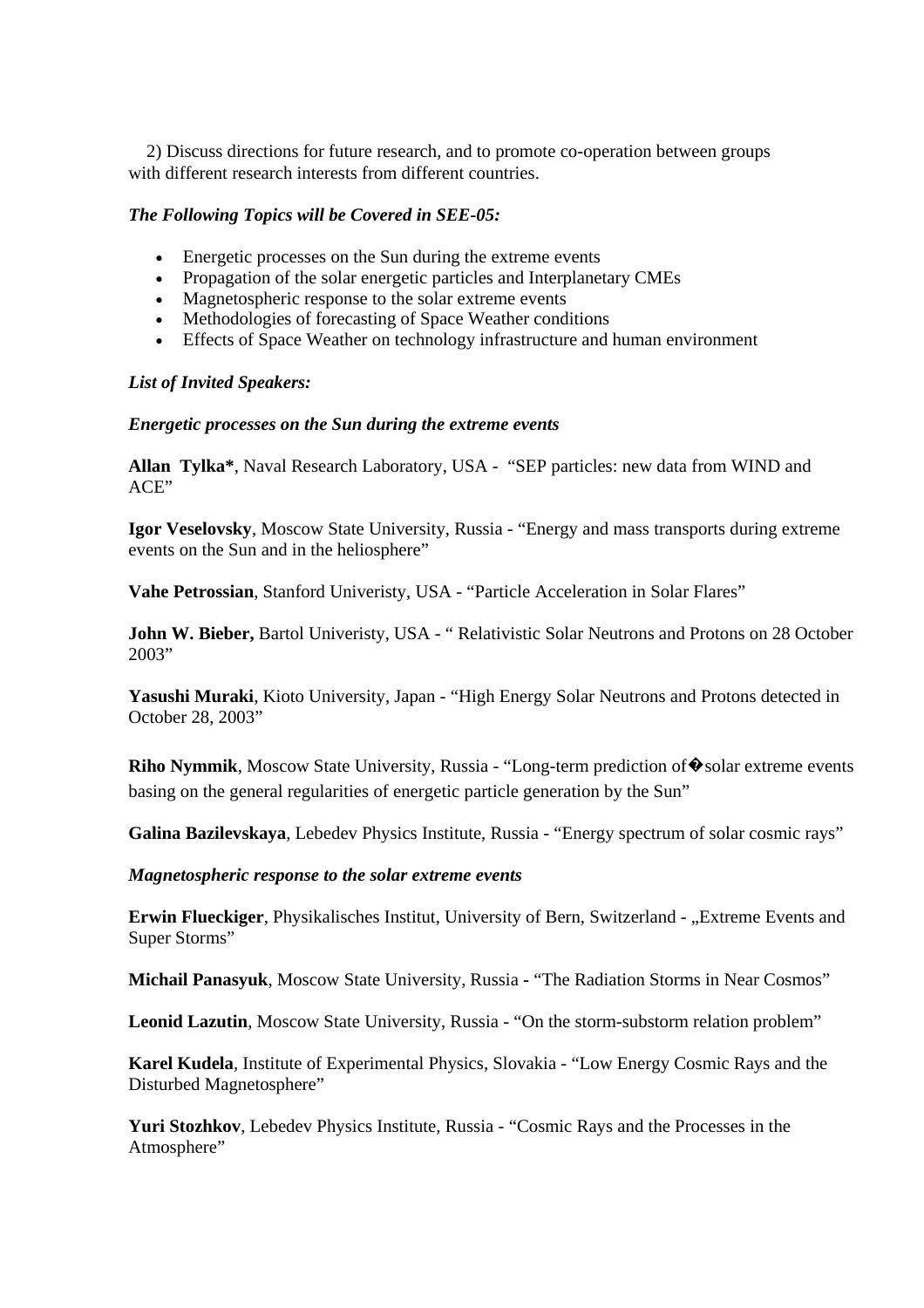**Yuri Yermolaev**, Space Research Institute, Russian Academy of Science - "Geoeffectiveness of Solar and Interplanetary Events"

#### *Effects of Space Weather and forecasting of Space Weather conditions*

**Anatoly Belov**, Institute of Terrestrial Magnetism, Russian Academy of Science - "Cosmic Rays for Space Weather Tasks

**Kazuoki.Munakata\***, Shinshu University, Japan - "World Wide Network of Muon Telescopes"

**Frank Jansen**, University of Greifswald, Germany - "New European Space Weather Telescope - MuSTAnG.

**Lev Dorman**, Israel Cosmic Ray Center and Emilio Segre' Observatory - "Cosmic Ray On-Line Data Using for SEE Monitoring and Forecasting"

**Ashot Chilingarian**, Cosmic Ray Division of Alikhanian Physics Institute, Armenia - "Aragats Space Environmental Center (ASEC): Space Weather Observatory in Armenia" to be confirmed

## *Extracurricular Program*

We will select from the following based on majority interest:

Armenian Capital -Yerevan and museums located there

Cathedral in Echmiadzin

The ancient fortress Amberd, the pagan temple of Garni and the cave monastery of Geghard

The church of Khor-Virap built over the pit where the founder of Christianity in Armenia was imprisoned by the king Dertates of Armenia.

Lake Sevan

**September 29 -** Conference dinner

**September 30 -** Trip to Aragats cosmic ray research station, 3200 m. above the sea level

*Registration***:** Electronic registration on **http://crdlx5.yerphi.am**

- 250 Euro for International participants (except from Russia)
- 1000 roubles for participants from Russia
- 15,000 drams for participants from Armenia.

Fee to be paid at registration

#### **Participation in the conference**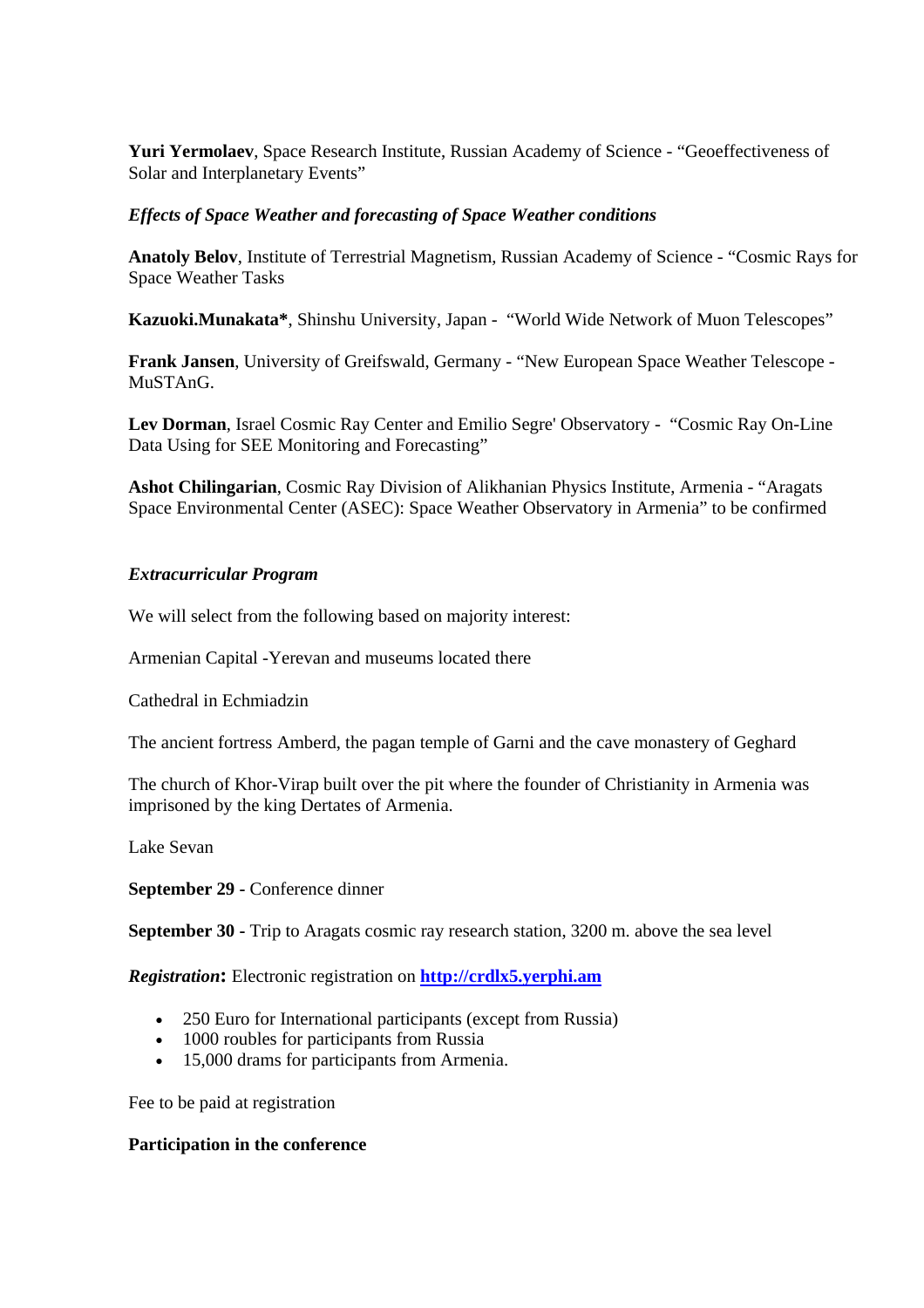Participation in the conference is by invitation. Invitations will be sent out after deliberations with the International Advisory Board of the conference, to be held following the pre-registration deadline.

## *Financial Support:*

The Organizing Committee will be able to provide limited financial support in the form of

- (a) waiver of the registration fee,and / or
- (b) free accommodation in modestly furnished guest houses.

Financial support applicants will be notified before August 15, 2005 regarding the level of support possible for them. Preference willbe given to students and postgraduate research assistants.

#### *Abstract Submission*

Electronic submission by emailing to the conference e-mail address, MS WORD, 1 page

#### *Publication of Conference Proceedings*

*Detailed information will be provided in the 3rd circular.*

#### *Internet Access*

Internet access will be provided at conference site.

#### *Hotels & Accommodation*

We recommend Olympia Hotel in Yerevan 67 Barbyus Str , Yerevan, Armenia 60-70 USD for single room, breakfast included; Transportation to Conference Center will take 40 minutes and will be provided; For those who like to stay in natural surroundings, the Conference Center hotel will be available for 30-40 USD with full pension. Please, notify your preferences at registration. The conference secretariat will assist you in hotel booking.

#### *Transportation from airport to hotels*

Will be provided by organizers if notified in time, at least a week before arrival

#### *Insurance and Liability*

The Organizing Committee urges the conference participants to carry out sufficient travel insurance to ensure adequate coverage for the duration of the trip, including medical, liability, accident and other expenses during the flight and in Armenia. The organizing committee cannot accept any responsibility or liability for loss, accident or damage.